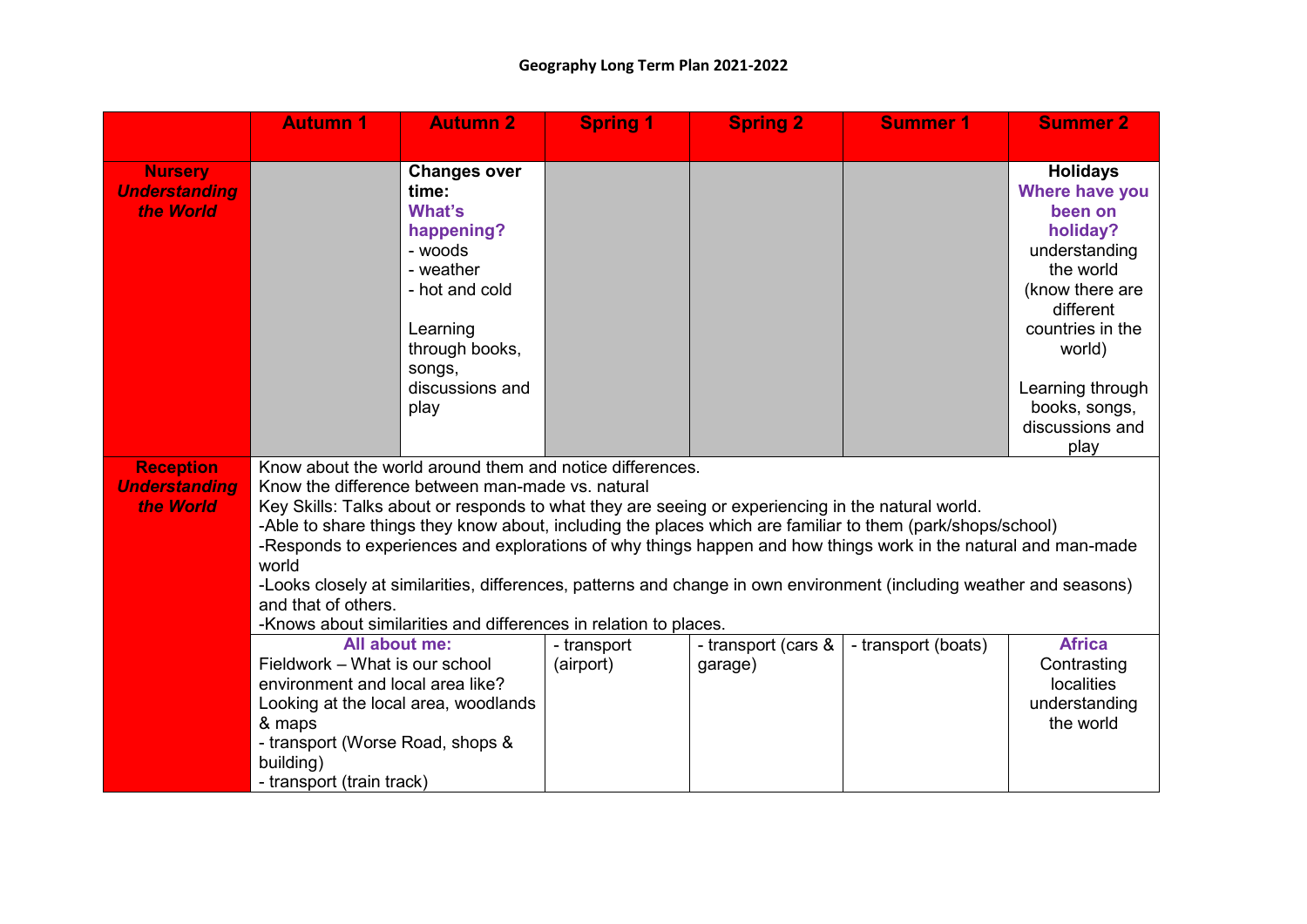| Year <sub>1</sub> | <b>What is outside</b><br>your window?<br>A study on<br>Wrose, our local<br>area                                                        | <b>Whereabouts</b><br>in the world do<br>I live?<br><b>The United</b><br>Kingdom                                                                                | <b>Why is London</b><br>our capital city?<br>A case study on<br>London                                    |  |
|-------------------|-----------------------------------------------------------------------------------------------------------------------------------------|-----------------------------------------------------------------------------------------------------------------------------------------------------------------|-----------------------------------------------------------------------------------------------------------|--|
| Year <sub>2</sub> | <b>Would you</b><br>rather live in<br><b>Bradford or</b><br><b>Sydney?</b><br>Australia - A<br>comparison with<br>the United<br>Kingdom | What is the<br>difference<br>between the<br>North and the<br><b>South Pole?</b><br>Poles Apart-<br>comparing and<br>contrasting the<br>Arctic and<br>Antarctica | What can you see<br>at the seaside?<br>The British seaside<br>and a Filey case<br>study                   |  |
| Year 3            | Why does it<br>rain?<br>Water, weather<br>and climate                                                                                   | <b>What is a</b><br>natural<br>disaster?<br>Moving Earth -<br>earthquakes and<br>volcanoes                                                                      | How is a city<br>different to a<br>village?<br>Villages, Towns<br>and Cities with a<br>focus on the Dales |  |
| Year 4            | <b>How have rivers</b><br>and mountains<br>shaped the<br>world that we<br>live in?<br><b>Rivers and</b>                                 | Why is the<br><b>Mediterranean</b><br>a popular<br>holiday<br>destination?<br>Countries in the                                                                  | What is a slum?<br><b>Slums</b>                                                                           |  |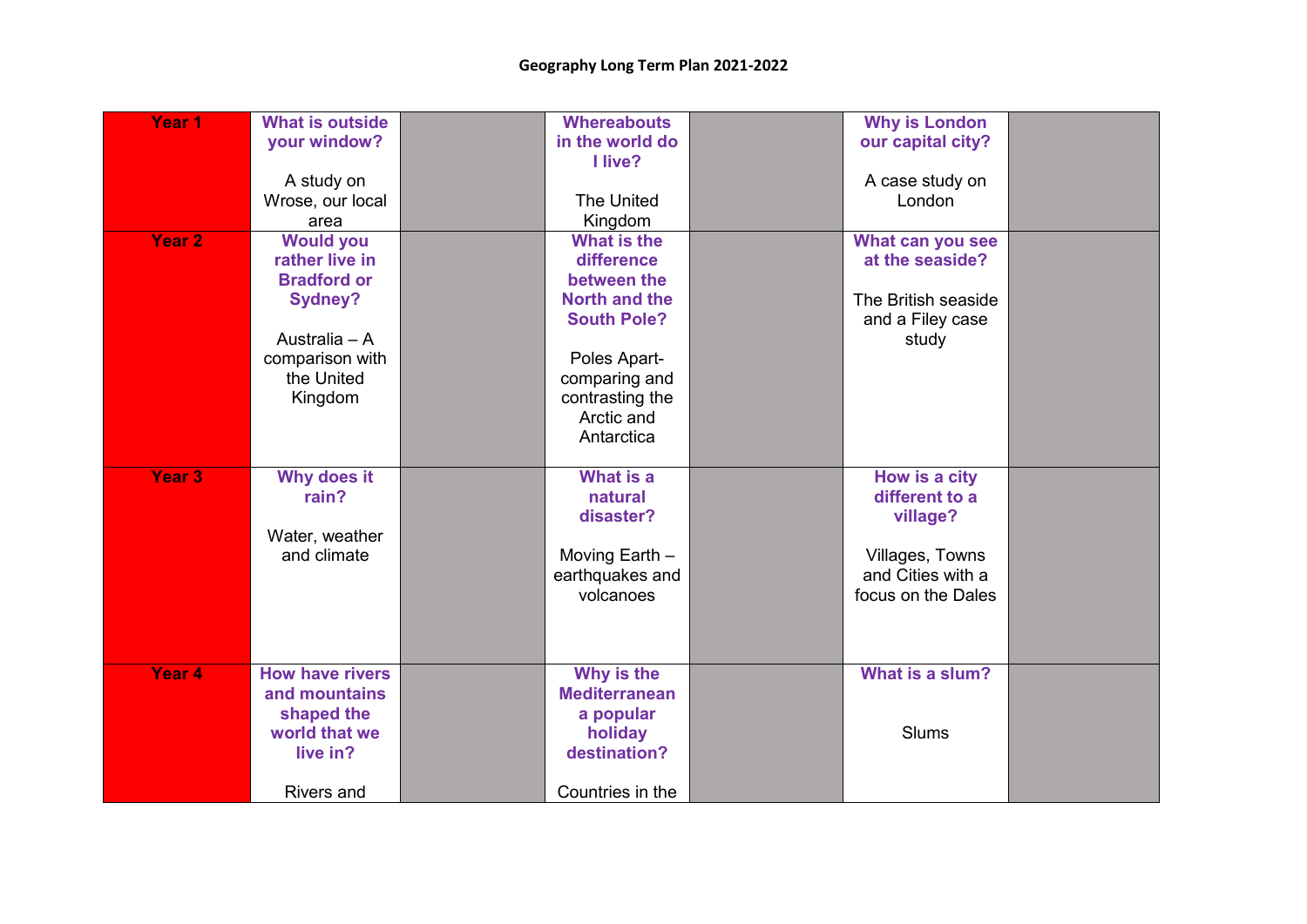|        | Mountains-         | Mediterranean         |                   |  |
|--------|--------------------|-----------------------|-------------------|--|
|        | Ingleborough       | with a case           |                   |  |
|        | Residential        | study on one          |                   |  |
| Year 5 | The earth's        | <b>How is climate</b> | <b>America is</b> |  |
|        | biomes are         | change                | enormous          |  |
|        | fragile            | affecting our         | compared to the   |  |
|        | environments.      | world and how         | UK. In what other |  |
|        | To what extent     | can we help?          | ways is it        |  |
|        | do you agree?      |                       | different?        |  |
|        |                    | Climate change        |                   |  |
|        | <b>Biomes</b>      | Including energy      | America -         |  |
|        |                    | and                   | comparison        |  |
|        |                    | sustainability        | between a region  |  |
|        |                    |                       | in the UK and a   |  |
|        |                    |                       | region in North   |  |
|        |                    |                       | America           |  |
| Year 6 | <b>Why is</b>      | <b>How important</b>  | Why do people     |  |
|        | fieldwork so       | is globalization      | migrate?          |  |
|        | important to       | and how does          |                   |  |
|        | make a good        | it impact trade?      | Migration         |  |
|        | <b>Geographer?</b> |                       |                   |  |
|        |                    | Global traders        |                   |  |
|        | Local Fieldwork    |                       |                   |  |
|        |                    |                       |                   |  |
|        |                    |                       |                   |  |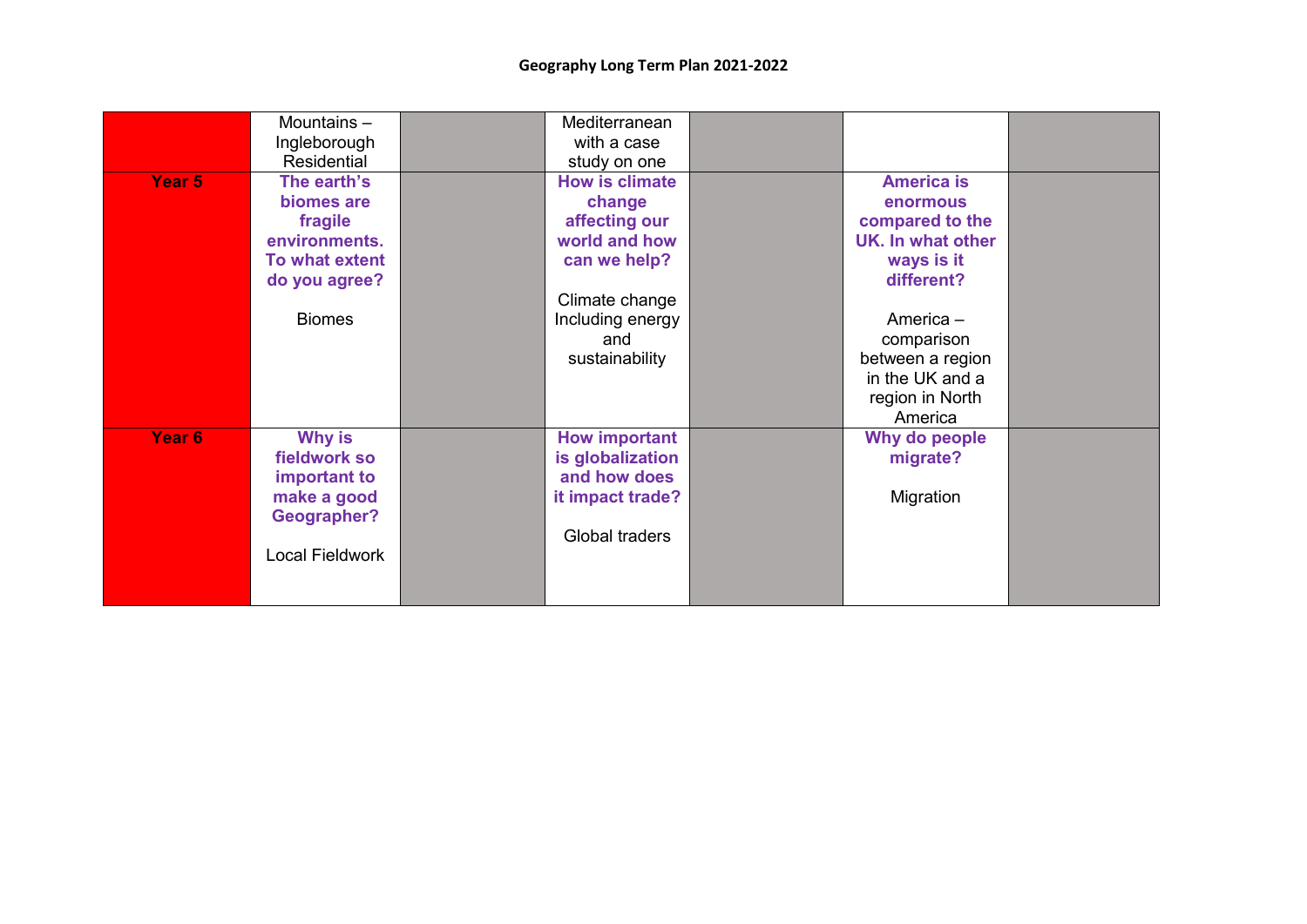## **On-going skills taught in:**

|                          | Identify seasonal and daily weather patterns.                                                                                                                                 |
|--------------------------|-------------------------------------------------------------------------------------------------------------------------------------------------------------------------------|
| <b>Key Stage 1</b>       | 4 countries & capitals of the UK<br>comparing places.                                                                                                                         |
|                          | 7 continents & 5 oceans                                                                                                                                                       |
|                          | Locating places of interest on maps, globes and atlases.<br>- Say where it is in relation to the equator and poles and use this to help guess what the weather would be like. |
|                          | Use 4 compass directions and locational language (Scotland is to the north of us)                                                                                             |
|                          | Directional language (far/ near)                                                                                                                                              |
|                          | Exploring and familiarising with maps/ globes and atlases.                                                                                                                    |
| <b>Lower Key Stage 2</b> | Continue to identify continents of countries of interest and their surrounding oceans.                                                                                        |
|                          | Continue to use the 8 points of a compass.                                                                                                                                    |
|                          | Locate places of interest on a map/globe/ atlas, saying where it is in relation to:<br>The hemispheres<br>The equator                                                         |
|                          | Arctic & Antarctic circles<br>- Say what time it is there now to allow children to recognise time zones.                                                                      |
|                          | Name and locate counties, cities, rivers and mountains of the UK.                                                                                                             |
|                          | Locate the equator and the tropics.                                                                                                                                           |